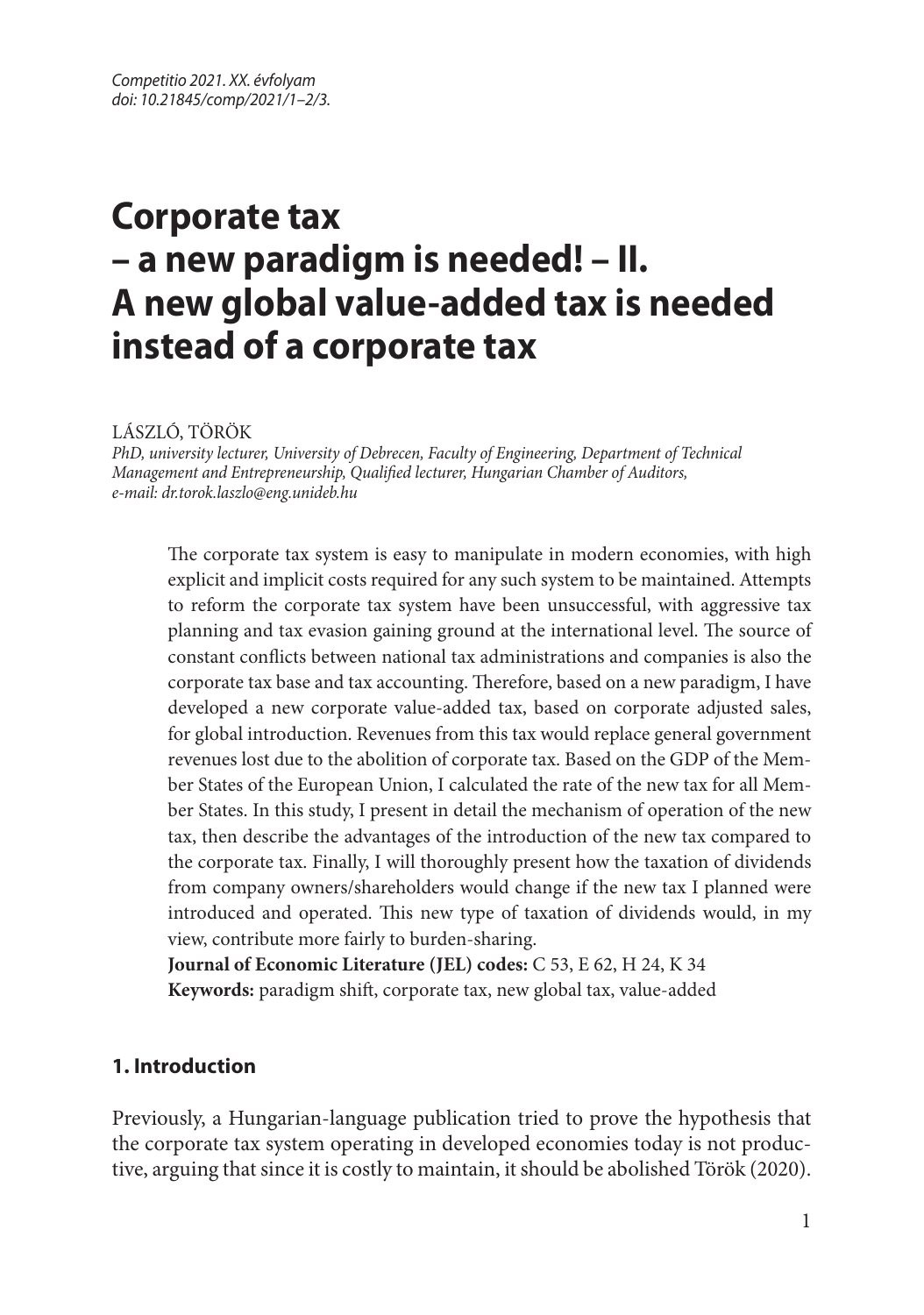Instead, another global tax based on corporate value-added should be introduced. This tax base should be the adjusted turnover of companies. The basis of the new tax must be recognized in the country in which the company implements value creation. I have presented the extent to which the new global tax should be to compensate for the shortfall in budget revenues due to the abolition of corporate tax. I will also refer to these findings in my present study. My current research is therefore a continuation of my previous dissertation already cited Török (2020), but it will present independent and new theoretical results on the micro- and macroeconomic consequences of corporate tax cessation.

In this paper, I present i.e. the advantages of the new global tax I propose to introduce, compared to the corporate tax. I analyse a tax theory approach. Based on a calculation, I describe the percentage of the new tax that should be levied in the countries of the European Union. Since the introduction of the proposed tax would also completely rewrite the use of corporate after-tax profits, I present in detail a fundamentally different approach and method of taxing property dividends.

## **2. Method: Data and arguments for the abolition of corporate tax**

I support the abolition of the corporate tax base and tax valid in developed economies today with the following data and arguments:

# *2.1. The corporate tax base and tax cannot be accurately determined and manipulated*

In the following, I present studies and facts that strongly criticize corporate tax but do not argue for its abolition. These statements typically illustrate how the corporate tax base and corporate tax can be manipulated. According to a study by UNCTAD (2013, p. 9), by using intra-group transfer pricing and cost accounting, the company also can "invisibly" extract values from host countries. In 2011, transnational corporations generated \$ 1.5 trillion in revenue. That amount represents a 7 percent profit margin on their \$ 21,000 billion capital stock. However, their profit rate was 5 percent in developed countries, 8 percent in developing countries, and 13 percent in transition economies. These transnational corporations withdrew two-thirds of the profits (\$ 1,000 billion) from their host countries.

The other reality is that the globalization of the economy and the emergence of transnational and multinational companies have fundamentally changed the international regulation of corporate tax payments. The biggest difficulty is that the tax base is difficult to determine, precisely because it is easy to manipulate. The situation is further complicated by the fact that countries determine the corpo-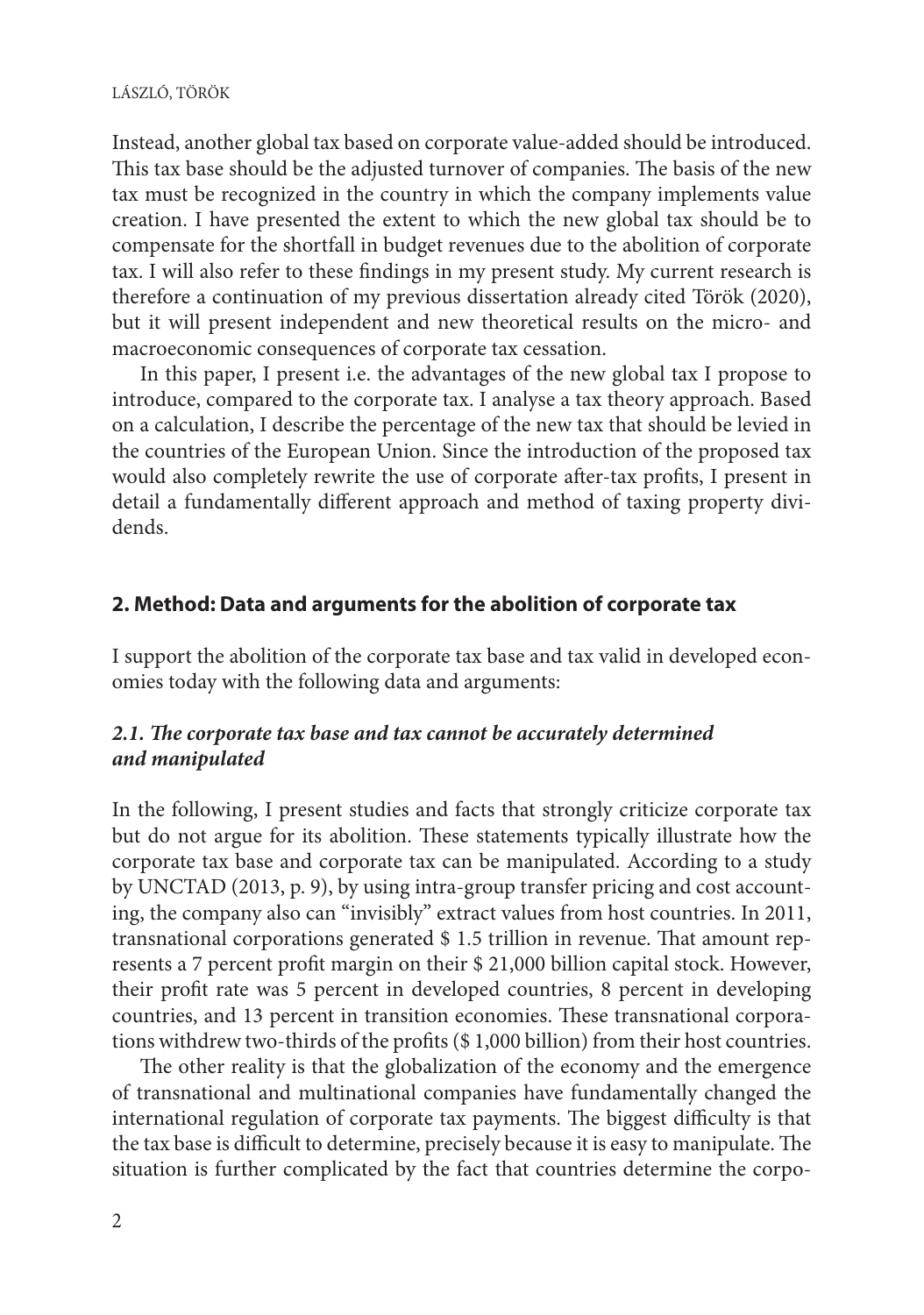rate tax base and the tax to be paid differently, and also using different methods. At the same time, tax optimization and corporate efforts to aggressively avoid tax have emerged in international accounting practices. Specifically, these efforts are made possible by the fact that national and supranational legislation cannot prevent transnational and multinational companies from filing and paying their taxes in countries with low corporate tax rates. Torslov et al. (2018) analyse that multinational companies can report up to 40 percent of their profits in their tax records in countries with low tax rates, which can be as high as 0 percent. As a result, the share of capital relative to labIoour is underestimated in these countries. In its content, IoWE (2014) makes similar critical findings and even directly detects tax evasion by multinational corporations. UNU-WIDER (2017) considers the current tax optimization / aggressive tax avoidance practices of multinational companies to be unsustainable in the long run. The European Union is also working to prevent corporate tax evasion and aggressive tax planning. To this end, the European Commission (2016) has adopted Directive 1164 (ATAD, Anti-tax Avoidance Directive), which lays down rules against tax avoidance practices.

Research has also identified cases where the principle of public burden-bearing is distorted because a company does not pay corporate tax where it uses public service. It is not difficult to recognise the coexistence of harmful tax competition and fair competition; however, the boundary between the two is not easy to identify, according to Lampreave (2011).

In many cases, the corporate tax behaviour of giant technology companies generates social dissatisfaction. These companies have their own interests in mind, leading to huge tax evasions and often disrupting the structure of healthy competition. There are many criticisms of the operation and taxation of large technology companies by experts. They take advantage of their monopolistic position and pay little tax on their profits. Therefore, an antitrust investigation was initiated against them Kendall (2019). International tax evasion has long been a serious problem, but now, at the time of the epidemic, many companies are also looking for state aid from countries that they are otherwise escaping taxation from by using tax havens. There are countries that have stated that companies that have offshore companies will not be receiving COVID-19 related support. France, Poland and Denmark have announced that they will not provide state aid to companies registered in tax havens CNBC (2020). In their views, those who knowingly evade their tax obligations are not entitled to benefits provided by taxpayers. A typical example is when a company pays its subsidiary registered in a tax haven for the use of a brand name or intellectual property, so that the money paid is not taxable in the country where it actually operates. For the axis of tax avoidance, the provision of corporate tax haven services is central to the economic model. For instance, profits booked in Luxembourg by US firms represent 94 per cent of Luxembourg's GDP TJN (2020, p. 5).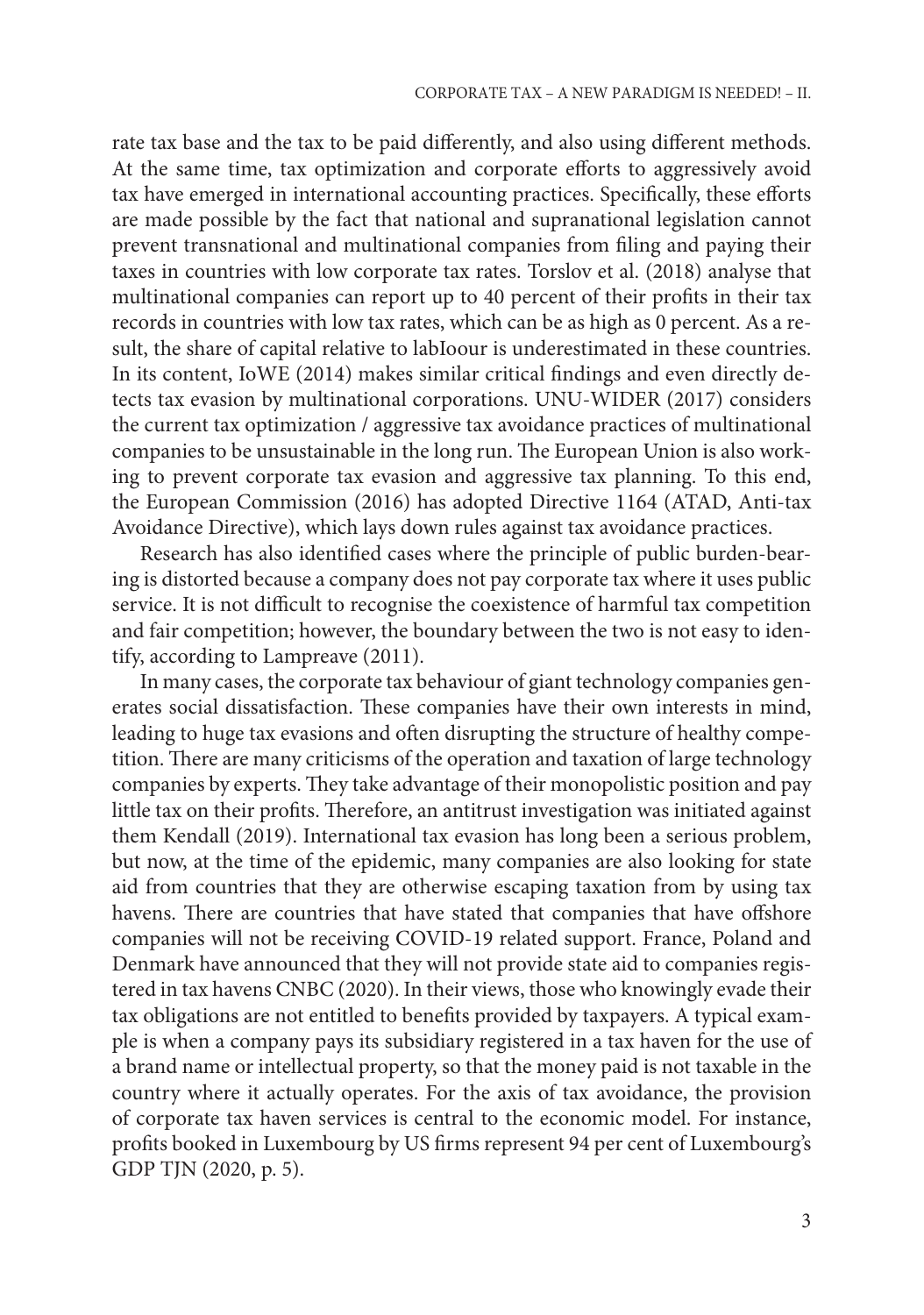#### LÁSZLÓ, TÖRÖK

Cavelti et. al. (2016) discuss how corporate tax can be manipulated in several ways, it draws attention to its dangers. In this regard, they make several suggestions in their study, including how to differentiate between the country of origin and the country of source for tax purposes.

One of the largest technology companies, for example, paid 0.005% tax on its profits in 2014, instead of the already low 12.5 percent Irish corporate tax. The European Commission ruled that Ireland had to recover  $\epsilon$  13 billion from the company, resulting in a joint appeal by the Irish government and the company Taylor (2014, p. 4). The current corporate tax rules do not result in a long-term sustainable system. The business environment is globalized, but companies are taxed at the national level<sup>1</sup>, allowing them to plan on how to avoid tax.

There are huge differences between nominal and effective corporate tax rates in some EU countries. Between the two rates, in theory, there are tax benefits allowed by the legislation of a given country, which is why there are significant differences among them. Given this, there is also a difficult explanation for the difference between the two rates in some Member States, such as France 16, Belgium 20, Malta 22 and Luxembourg 27 per cent. The difference between nominal and effective tax rates is illustrated in Török (2020, p. 11).

#### *2.2. The corporate tax system generates high explicit and implicit costs*

My second relevant statement is that maintaining a corporate tax system in advanced economies incurs huge explicit and implicit costs. These costs are incurred at both the macro and micro levels. This is explained by the fact that the corporate tax liability of any company is determined by complex accounting and tax rules. These laws need to be constantly changed and amended. A necessary consequence of complex regulations is that opposing parties/companies versus tax offices/ are almost permanently in dispute when examining individual tax optimization cases and general tax audits. Corporate tax legislation changes frequently. The complicated system of determining the corporate tax and tax base, along with the necessity that the system be amended or altered, is justified by e.g. the following fact. The relevant Hungarian national legislation has been amended and supplemented a total of 982 times since 1996. This was calculated by the author of the study. Legislative changes in developed economies occur with similar frequency. Such large-scale corporate tax rule changes simply do not make the law traceable and enforceable. There are high costs of maintaining national tax offices in developed economies. According to an OECD (2015) study, operating expenses in the

<sup>&</sup>lt;sup>1</sup> The United States now has a worldwide corporate tax system. Companies taxed in the U.S. are taxed on the company's total revenue, regardless of where the income from economic activity is realized.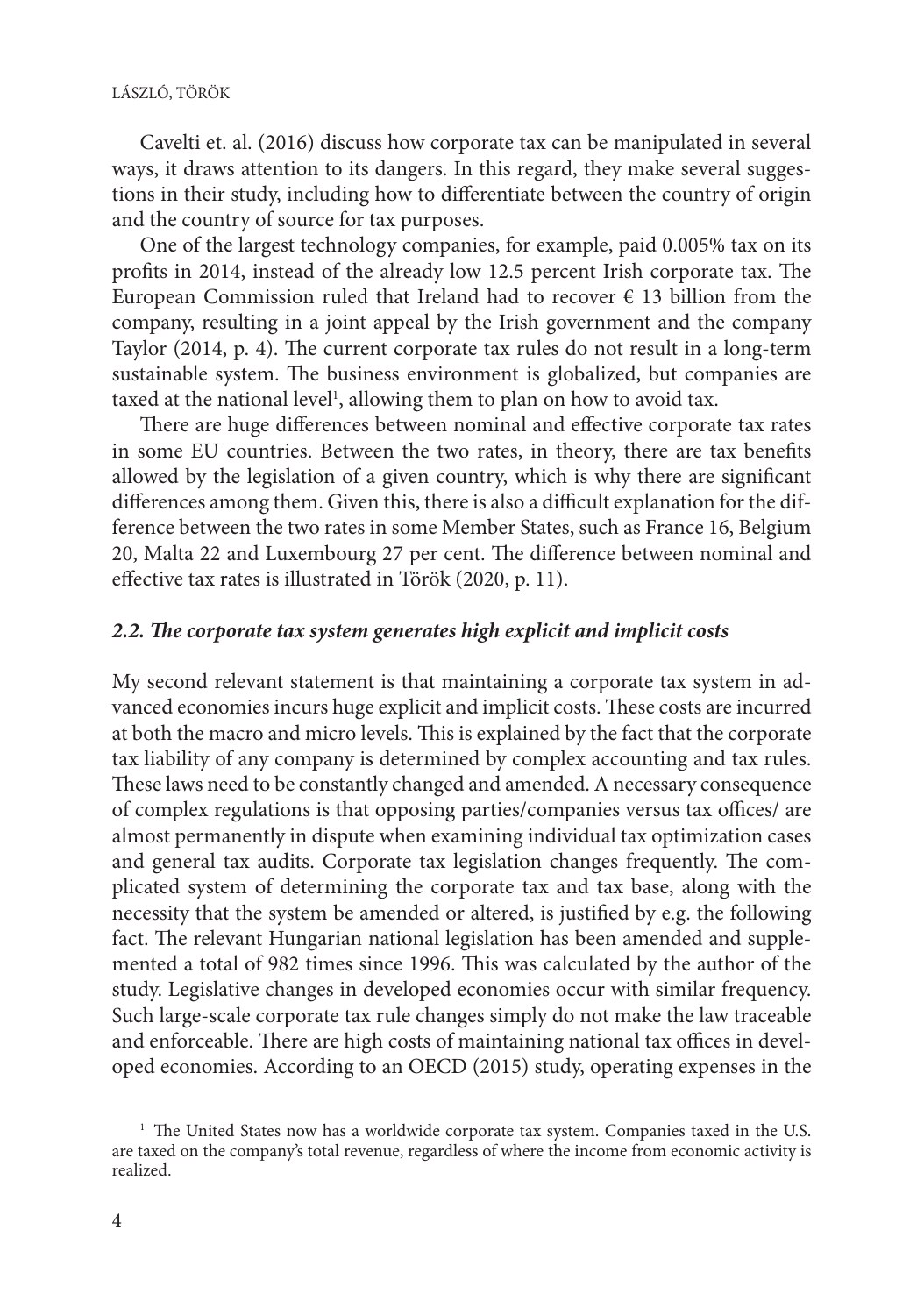European Union accounted for nearly 1 percent of tax revenues. For Germany, Belgium, and France, the proportion is close to 1.5 percent, and for some Mediterranean countries, it is over 6 percent. These ratios are not only related to corporate tax but also clearly reflect the high macro-level costs of maintaining tax systems.

There is an asymmetry of interest between national governments and companies in quantifying the corporate tax base. The financial interests of governments require that the tax base be as high as possible, as this will allow them to calculate more corporate tax revenues in their national budgets. The interest of companies runs contrary to this, as they can optimize their financial and property situations by minimizing corporate tax. At the corporate level, and therefore also at the micro-level, significant resource use is required to prepare corporate tax statements and returns. These burdens are measured by the number of payments businesses make for the corporate income tax and other taxes as well as the time needed to comply with the corporate income tax (measured in hours of compliance time per year). Tax code compliance consumes resources that could otherwise be used for investment and business operations according to a Tax Fundation (2019).

The preparation and documentation of corporate tax returns and the supporting accounting documents require high professional qualifications. However, employing such well-trained professionals imposes high costs on companies. There is also a need for well-trained professionals capable of using creative accounting techniques. These creative accounting techniques may significantly reduce the corporate tax base and/or corporate tax payable.

Kenny and Winer (2006) examined the administrative costs of tax systems. They found that there are significant differences in the maintenance costs of tax systems, depending on the level of development of a country; however, these costs are quite high everywhere.

The explicit and implicit costs of corporate taxation would be significantly reduced if a single corporate tax base could be created globally. However, this has no reality. In the European Union, for example, the time to work out the consolidated tax base has entered its third decade, but it is still not complete. Incorporate taxation, Member States have so far been unable to agree on the introduction of a method for calculating the common consolidated corporate tax base. The reason for the delay is that the Member States see the erosion of their existing tax autonomies in introducing the method. The competence for taxation is in the hands of the Member States, and the EU has only limited competence in this area. This has not been achieved by the European Union, although the idea of harmonizing direct corporation tax among European Member States has been on the table since the 1960s Chelyadina (2019).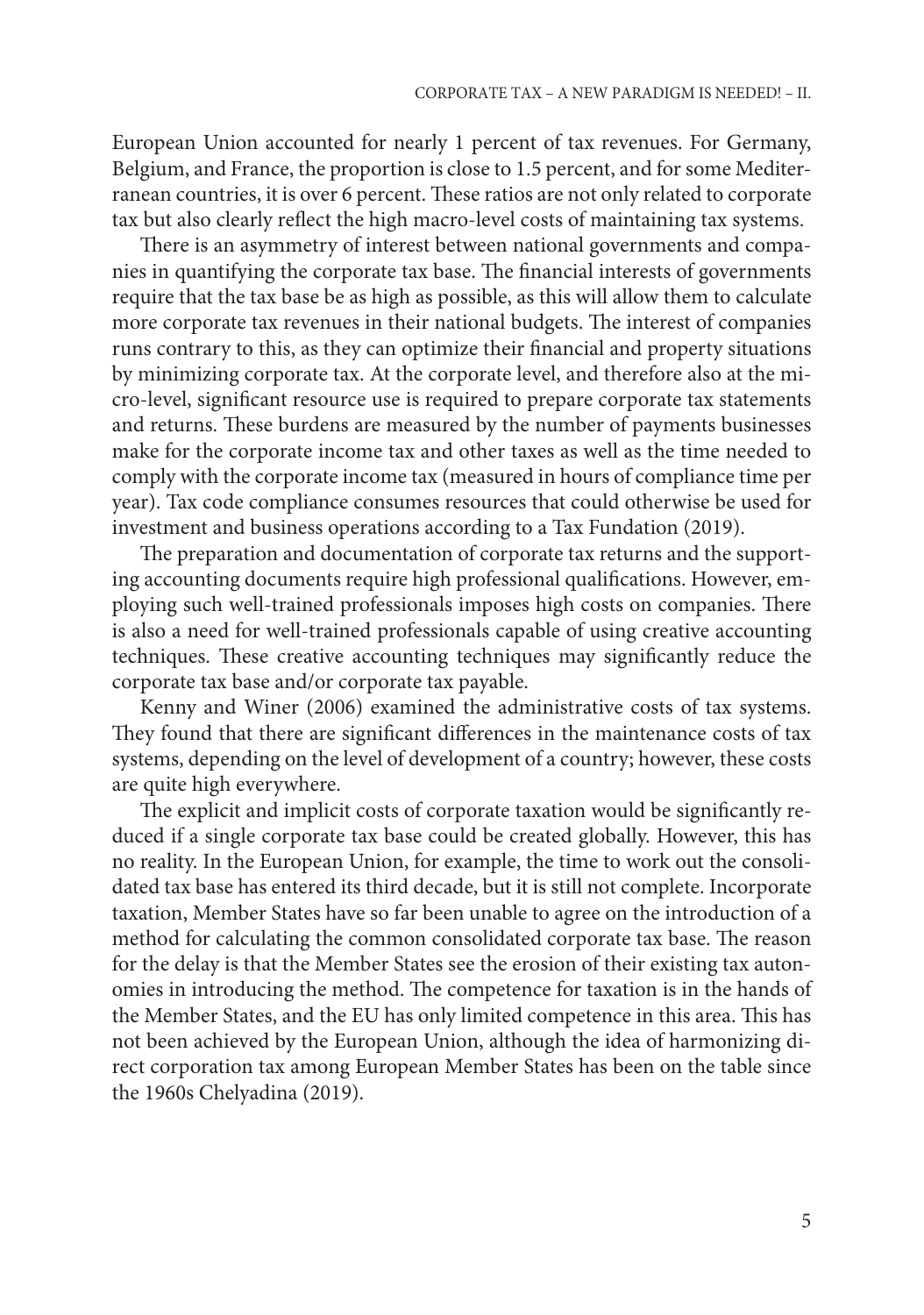#### *2.3. After all, corporation tax is not levied on capital*

Concerning corporation tax, the question arises as to whether the company or its owner is taxed when the tax is levied. A company can only be created with capital and it does not matter whether this capital is tangible or intangible. As soon as invested capital becomes operational and generates income, that income will be a return on invested capital. When the income thus generated is taxed by the state, for example with corporation tax, it will be a tax on the income generated by capital. Summa summarum: corporate tax is a tax on capital income economically in both micro and macroeconomic terms. Therefore, corporation tax is levied on the company. However, the incomes generated in the economy can ultimately all be tied to individuals, and redistribution through taxes ultimately shifts the relative income position of individuals. For that reason, therefore, it is not the company but the owner of the capital income (individual/shareholder) and not the company that should be taxed.

The facts and data presented in the first part reinforce the recognition that the corporate tax system in developed economies is easily manipulated, outdated, and cannot be reformed. The corporate tax base and tax accounting create constant conflicts between national tax administrations and companies, and the corporate tax system has high costs at both the micro and macro levels. Attempts to reform the corporate tax system in recent decades have failed. Furthermore, the manipulation of the corporate tax base and tax was not able to be prevented by enforcing bilateral agreements between individual countries. The aggressive tax avoidance practices of multinational and transnational corporations, which have emerged in the meantime, have posed unsolvable challenges for both national and supranational legislation.

A new paradigm is needed to deal with the business of companies and the taxation of dividends levied by owners/shareholders.

## **3. Results**

#### *3.1 The paradigm of the new global tax*

The system of corporate tax known today should be abolished in developed economies, as described in the previous section. It is trivial that if I propose that the corporate tax institution used today be abolished, its negative financial consequences must be compensated in any case. It needs to be made up for it, because without the loss of tax revenue from corporate tax, the deficit in national budgets would increase. To do so, in my view, would therefore require a new global tax,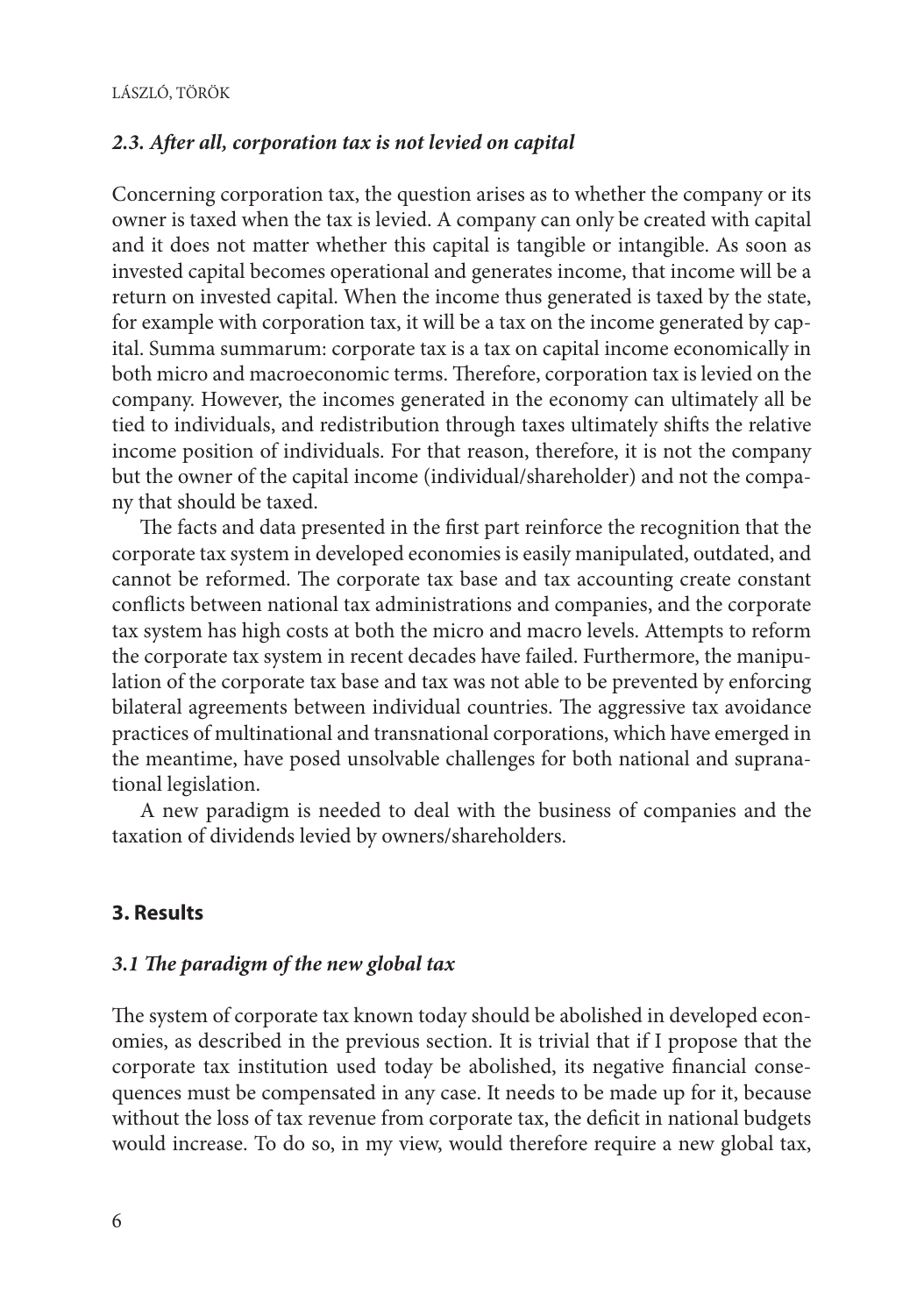which would also be a paradigm shift from the current practice of corporate taxation.

How would this paradigm shift manifest itself? The corporate tax is currently a tax on capital income. After paying the tax, the company generates a net capital investment income, which is the after-tax profit. This is nothing more than what the owners and shareholders of a company receive as compensation for the risk taken, the relinquishment of the right of disposal, and inflation. According to my theory, the corporate tax on capital income should be abolished, replaced instead by a global value-added tax on corporate sales to compensate for the loss of revenue from a state budget.

#### *3.1.1. The basis of the new global tax*

One of the main questions in my study is on what basis this new tax should be. In my view, this new tax should have the following characteristics: it should be a type of multi-phase sales tax, including accumulation that companies would have to pay on their revenues. After their income, because it can be determined more precisely than the previous corporate tax base. It would also be a turnover tax, in addition to having to be paid to companies after the revenue, as it would have to be levied at all levels of the corporate value chain. Thus, the new tax would not only burden the final seller, i.e. the retailer who directly meets consumer needs. Thus, the new type of tax would be a multi-phase tax.

This would be separated from the existing sales taxes in the national economies of the developed world by the method of calculating the new type of tax and by eliminating accumulations. What is this all about? Value-added taxes, such as the value-added taxes known today, seek, through various techniques, to tax the value-added generated at a given stage of production. In such a value-added tax system, it is levied on the company's total turnover, from which the tax already paid by the taxpayer on its purchases can be deducted. The proposed new tax would be practically equivalent to this system. When applied, the gross purchase value of inputs subject to VAT would be deductible from sales and only this difference would be subject to this new corporate tax. Thus, the main feature of the new type of tax would appear to be to tax only the new, added value created by the company. In principle, this new tax would do exactly that. However, it would not be permissible for a taxable company to be able to deduct from the tax base all costs which have previously been charged by such a tax. The range of deductible cost factors should be limited to the cost of materials, the cost of goods purchased by the company for sale, and the costs invoiced by subcontractors.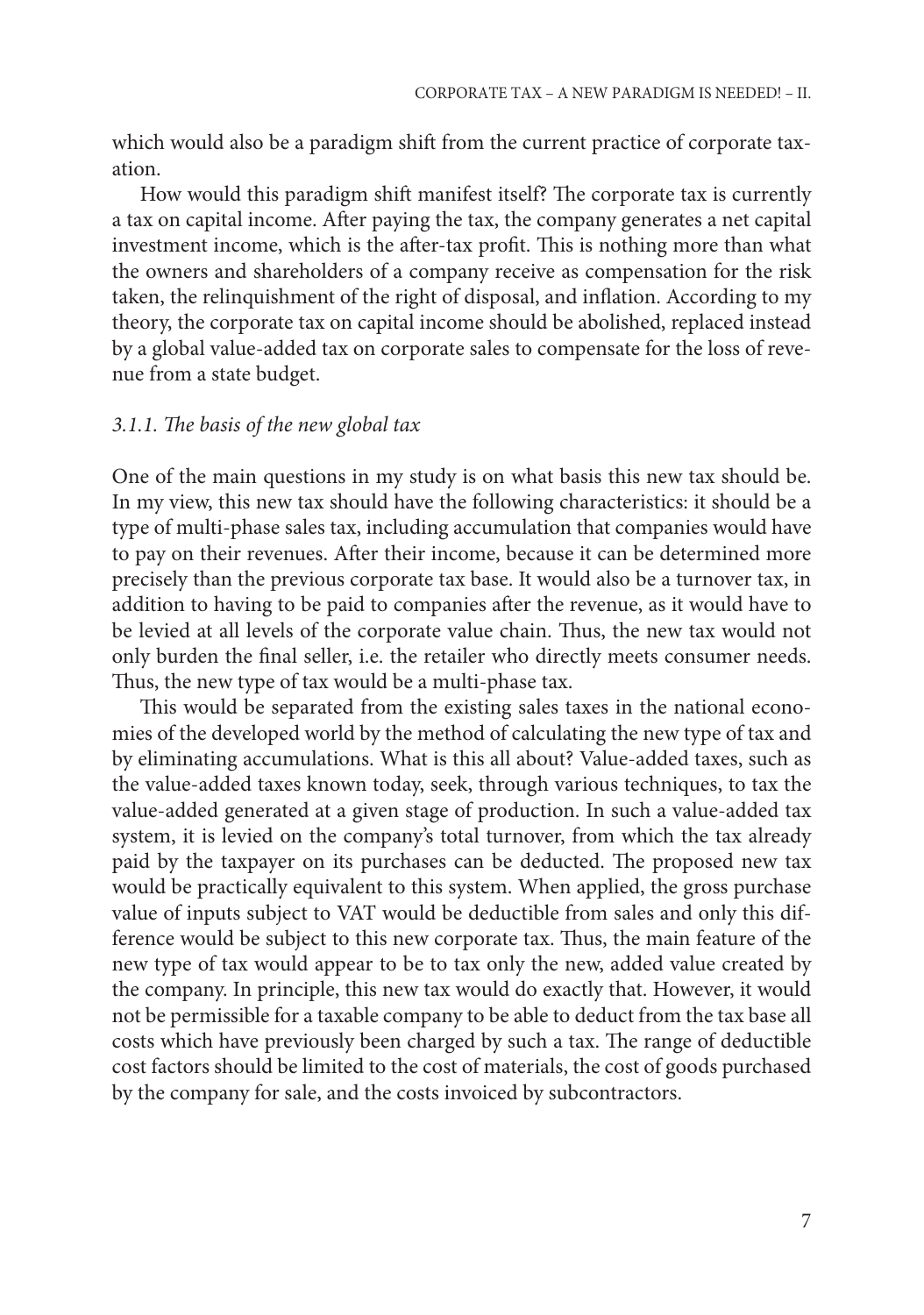#### *3.1.2. Features of the new global tax*

The question rightly arises after this, what tax system would this new type of tax be close to, taking all these characteristics into account? If we want to place the tax in the tax system formed by the triumvirate of sales taxes, income taxes, property type taxes, we can say the following: it would not be a property type tax, because it would not burden a single asset or corporate property as a whole. There would also be no income tax because corporate capital income would not be the tax base. Nor could it be called a sales/consumption tax, even though the tax base is close to value-added. Since the company would pay directly after the adjusted sales revenue, it would not be an indirect tax either.

From what has been described in the previous section, it seems clear in principle that the new tax would be territorial. This means that the tax base must be formed in the territory of the country where the corporate performance took place, i.e. where the turnover is realized. The conditions for this need to be created, even for companies where it is not clear at first where exactly their production/ service activities are carried out. Such activities are carried out, for example, by digital and technology companies with a growing economic share / Google, Facebook, etc./ I will not go into the details of this, but it is not difficult to see that the taxation of large digital companies can only be achieved through global cooperation, whatever the tax systems of the future.

The future global tax paid by companies at the place where the revenue was generated, after the adjusted turnover as defined above, would also fully replace the current corporate tax in terms of compensating for lost corporate tax payments due to the cessation of such taxes.

#### *3.1.3. Benefits of the new global tax*

In the following, I describe the benefits of the proposed new tax instead of the corporate tax:

Simple tax type: Simple taxes in tax systems have significant support in society and a higher willingness to pay taxes Blesse et al., (2019). Perhaps the most important feature of the new global tax is that it is simple. In connection with taxation, it is important to take into account where the value is created and where the company's sales revenue is realized. Unlike the corporate tax base, corporate sales are well documented, traceable, and difficult to manipulate. The new tax is based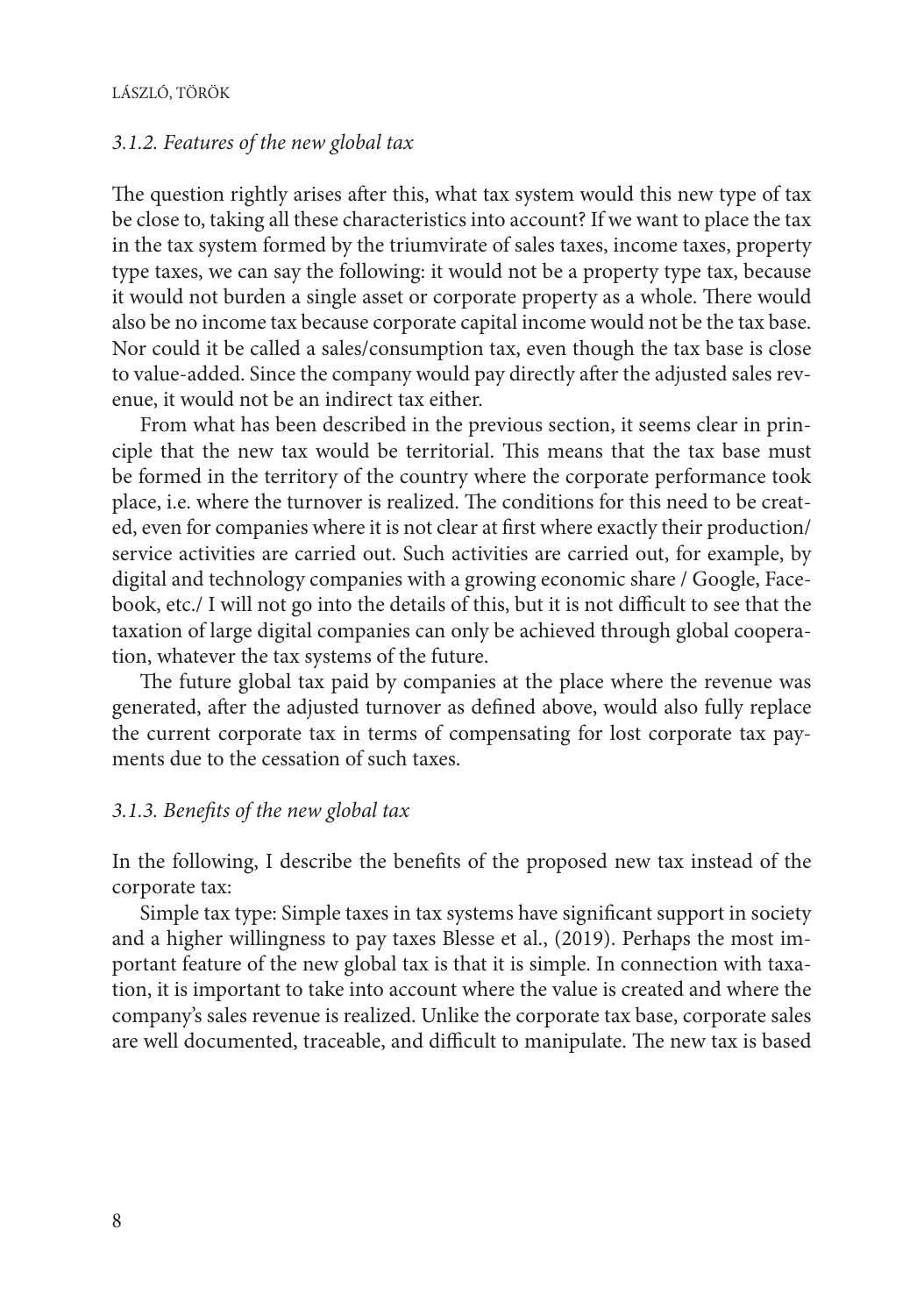on adjusted corporate sales<sup>2</sup>. The determination of the tax rate remains a national competence, as it is today in the case of developed national economies, including the Member States of the European Union.

Neutral: neutral in the sense that all companies face the same tax rate, all companies within a national economy pay the same amount of tax on their adjusted sales. This also implies the absolute competitive neutrality of the new tax. The new tax would therefore not be heterogeneous. Neutrality is relevant for each type of tax. Schanz and Schanz (2011) generally presents the idea of neutrality as a key goal of taxes/tax systems. They analyse general models of neutral taxation and critically discuss how they work and how they can be put into practice. The proposed new global tax meets the criteria of neutrality.

Fair: To suggest that the proposed new global tax is fair, I express that corporate revenue cannot be manipulated like the corporate tax base and tax. With its introduction, it would have less room for aggressive tax planning and tax evasion was known today. Concerning the proposed new tax, we can also say that there are two aspects to the justice of a tax. Horizontal justice is based on the premise that the tax burden of taxpayers in the same situation does not differ fundamentally. Vertical justice presupposes that the tax burden takes into account differences in income conditions and strives for social equity. For a judgment on the fairness of taxes, see Fuller and Santoro (2016) and Gunnarsson et al. (2019).

Consistent: This means that the new global tax must fit into the tax system of a given national economy. It is the purposeful use of several tax systems side by side to ensure that they complement each other well. The tax system is a set of obligatory taxes in the given national economy, which forms a unified unit, both internally and legally. The theoretical foundations of the type of tax constructed to replace corporate tax, derived in the theory above, are not entirely unknown. There are similarities with the taxes with different names used for municipal tax revenues in Hungary and Italy. (e.g., the "business tax" in Hungary and the "business tax" in Italy). For a model for evaluating tax systems, see Skačkauskienė (2010).

Stable and predictable: this means that to promote financial security for companies, the new tax shouldn't change too often. The rate of the tax should be stable

<sup>2</sup> Determining where the revenue of digital companies is generated is a huge challenge these days. 98 and 85 percent of the sales revenue of the two largest digital companies, respectively, were generated by not selling communications services but becoming the largest advertisers. Their main source of revenue is the growing popularity of online advertising. Online advertising works more complicated than normal product production. This is because they cannot be tied to a specific location, where users create the value that companies work with and sell in the form of Big Data. Advertisers are sold to the public and personalized ads can be displayed based on users' personal information. It is therefore necessary to accurately monitor and analyze user activity, so that a significant part of the value is created by the users themselves - this is what digital workforce theory is all about. Based on this, the two largest digital companies (and all other similar companies) would have to pay taxes in the countries where the ads were personalized, i.e. users viewed the ads.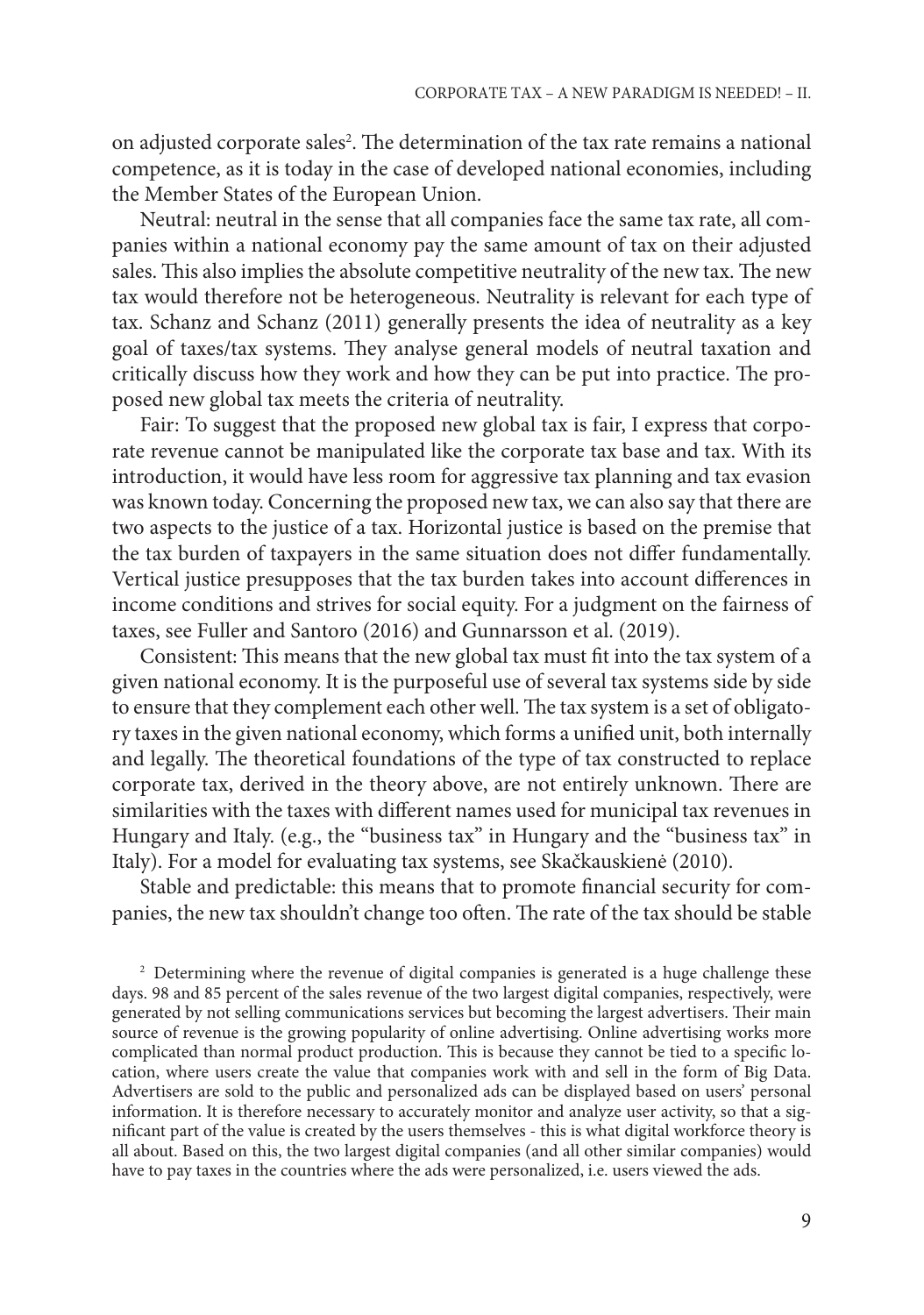#### LÁSZLÓ, TÖRÖK

in the medium term, and the trend of its change should be predictable by companies. International research experience has shown that the predictability, medium-term planning, clarity, and stability of a tax type and a tax system all have a positive effect on the willingness of taxpayers/individuals, companies/taxpayers. Kirchler (2008) generally proposes a tax framework in which there are relevant dimensions to both the power of tax authorities and trust in tax authorities. Such a tax framework also takes into account the dynamic interactions between power and taxpayer trust.

## *3.2. The main consequences of the introduction of the new global tax*

The new tax would fundamentally change the current tax system in developed economies. In the following, I will present the most important aspects of change.

## *3.2.1. Reimbursement of lost state tax revenue due to the abolition of corporate tax*

The state budgets of developed economies cannot waive the loss of revenue due to the cessation of corporate tax. In 2008, a total of  $\epsilon$  342 billion in corporate tax revenue was generated by EU countries, which was 2.7 percent of their total GDP in that year KSH (2010, p. 3). The new global tax must, therefore, provide the Member States of the Union with such tax revenue as a proportion of GDP. In the following, I present a simulation calculation. This shows the percentage of the new tax that should be applied in the individual Member States of the European Union to make up for the state budgets lost due to the abolition of corporate tax. For the calculation, I used the 2015 annual GDP data of the European Union countries per Member States. I can do this because GDP is a value-added type indicator that shows the adjusted turnover of producers/service providers. However, the performance of all sectors cannot be fully included in the tax base of the new tax.

I subtracted the performance of the following sectors from the GDP of each Member State: public administration, defence, compulsory social security, education, human health, social care, household activities, and finally the balance of taxes and subsidies on products. I believe that there is no taxable turnover behind these, so the added value of these sectors cannot be taken into account in the tax base of the proposed new tax. The share of these sectors in the European Union as a whole is around 30 percent. The amount of GDP, adjusted for these sectors, only summarizes the products that an entity itself adds to the value of raw materials, parts, and services purchased from others. To put it somewhat simply, GDP is nothing more than the turnover of production/service companies, minus the cost of materials, the purchase value of the goods the company intends to sell, and the costs of subcontracting. The calculated results are shown in the figure below: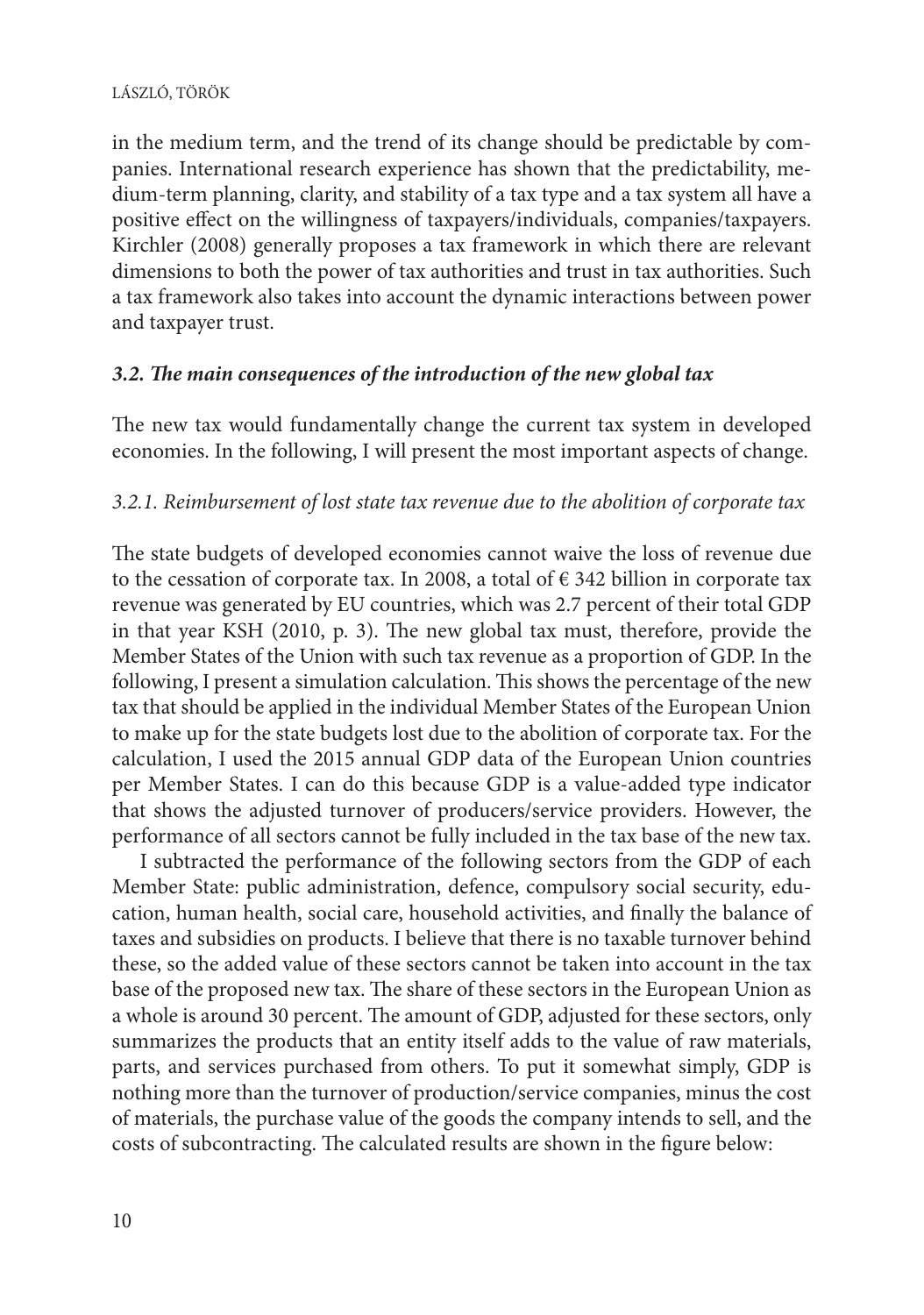

**Figure 1: Future nominal rate of the new global tax as a percentage in EU Member States**

Source: Török (2020, p. 11)

Mathematically, if the tax rates of the new type of tax shown in the figure were enforced, the Member States of the European Union would have exactly as much tax revenue as they would have lost due to the abolition of corporate tax. Member States 'calculated tax rates are much lower than the nominal and marginal tax rates shown in Figure 1. This is logical and easy to interpret, as the proposed new tax would be paid by companies based on their adjusted turnover and not on the corporate tax base. The latter - normally - is always less than sales. I divided the Member States into three groups according to whether a new, low, medium or high new tax rate would be needed. Accordingly, the highest tax rates would be needed for Cyprus, Malta, and Luxembourg, medium (4-5.3 percent) in six countries, and 2.1 -3.9 percent would be sufficient in 18 countries. Based on the GDP-weighted average of the European Union, the average tax rate would be 3.8 percent of the adjusted turnover of companies.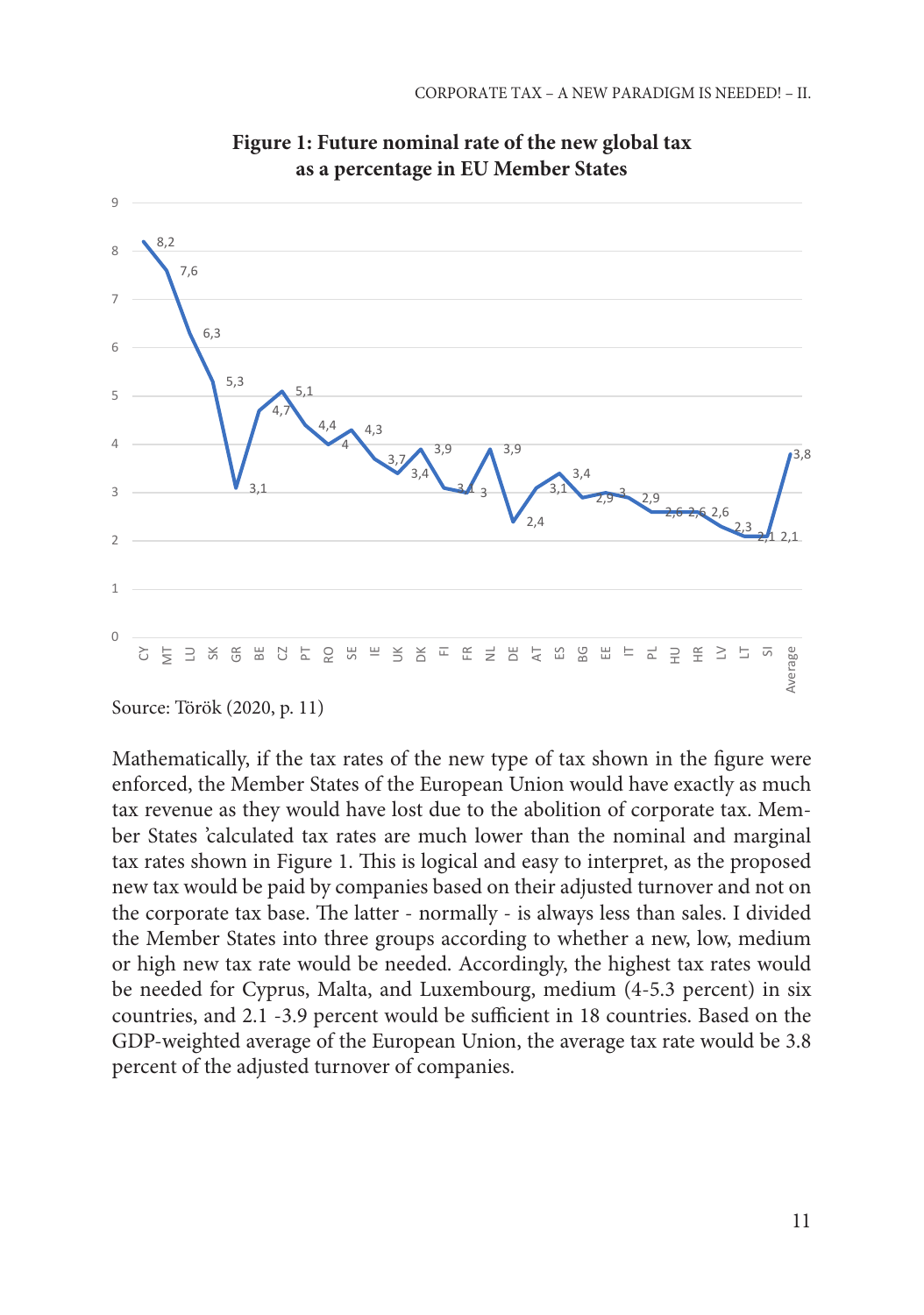# *3.3. After its introduction, direct corporate taxation of corporate capital gains would be abolished*

If, as I suggest, the current system of corporate tax is abolished, would that mean that the future return on capital invested in companies will no longer be taxed? The answer is yes: at least directly, that profit would no longer be taxed. The purpose of the abolition of corporation tax would be precisely to ensure that the profits realized by companies would no longer be subject to this tax, but would remain entirely with the companies. This would be possible because companies would already pay the new tax on their adjusted income before they set out their profits. Profits that, in the future, will appear as a difference between revenues and costs + expenses in the future operation of companies will still be taxed sooner or later<sup>3</sup>. I prove this, as follows: if the difference is positive, the corporate activity is profitable, the total gross amount of the profit belongs to the company owners, the shareholders. They decide how to use the profits: they leave it in their company or take it out. The share of profit remaining in the company will increase equity, which can be a source of future investment<sup>4</sup>. If, on the other hand, they decide to take it / or part of it out of the company, this withdrawn income will later be consumed or saved by the owners.

# *3.4. Taxation of profits taken out of the company*

After the company has paid the global tax on its adjusted sales revenue (which would burden the company's costs), the total profit would remain with the company. This should be decided by business owners. However, when income is taken out of corporate gross profits as dividends which are consumed by owners, this income will already be taxed as individuals. This would be done according to the rules of either consumption tax or value-added tax, depending on which tax system a given economy prefers. This gives effect to the tax principle that the consumption of an individual - in our case a business owner or shareholder - for a given period measures his/her tax capacity better than his/her income from any source. This new global tax would be fairer because the more a business owner/ shareholder spends on his or her purchases from the income withdrawn from his or her business, the more taxes he or she pays, thus contributing an increasing proportion to the social burden.

<sup>&</sup>lt;sup>3</sup> It should be noted that methods other than the determination of the above accounting corporate tax base also exist to a lesser extent, for example in The Netherlands and Ireland.

<sup>4</sup> The effects of corporate profit taxation on corporate capital structure and sources of development have been examined in several studies, such as Devereux and Griffith (2003) and Sorrensen (2007).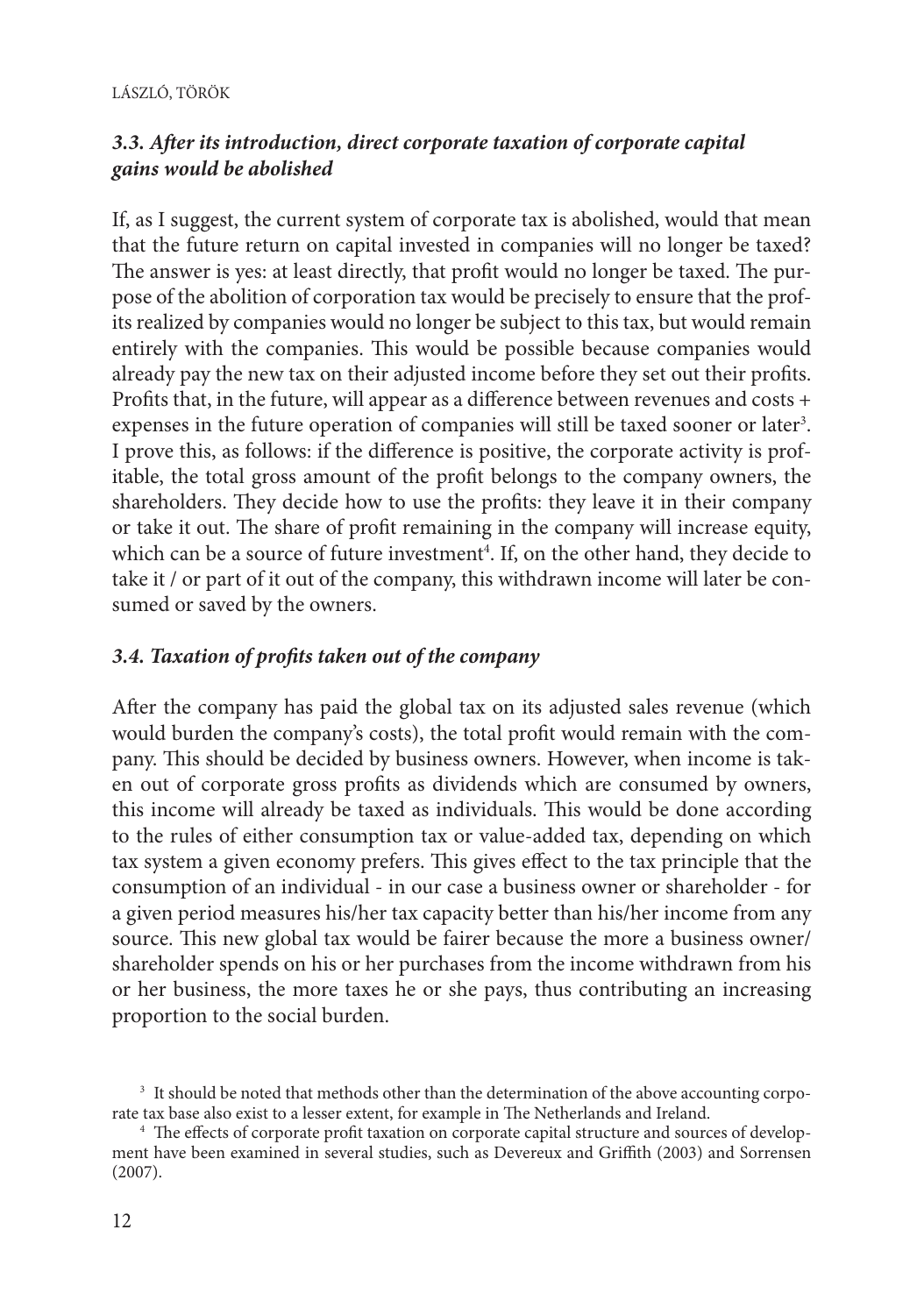In the previous point, I examined the case where the profits generated by the company after the payment of the new tax are taken out by the owners/shareholders and a part of it is used for consumption. In this section, I examine how the part of the profit that has not been consumed should be taxed. Unused income is saved by its owners, thus increasing their wealth. In the interests of social justice, in my view, such an increase in wealth must be subject to wealth tax. Wealth tax is a direct tax, the taxpayer's income is charged. The wealth tax has a beneficial effect in several respects. For example, with it, public finances are better able to collect the intended government revenue. Furthermore, the requirement that those with greater load-bearing capacity pay more taxes can be better enforced. Finally, a wealth tax is less detrimental to performance growth than taxes on current income. The positive impact of property taxes on income inequality has been demonstrated in several studies. Pukeleiné and Nesavaité (2019) discuss how countries with higher state budget revenues from property taxes tend to have lower income inequality and therefore lower poverty. The autonometric calculations of the authors showed that wealth taxes and all other taxes have a statistically significant and positive impact on society because they reduce income inequality and poverty.

However, comprehensive property taxation is currently in place in only a small number of countries in the European Union. The European Union has property taxes in many countries. These are Finland, France, Luxembourg, Norway, Spain, and Sweden. In some, such as Luxembourg, the rate used is linear, meaning it does not depend on the size of the wealth. In others, such as Finland, Norway, and Sweden, taxation is progressive. The application of a property tax is not an unknown procedure, and an increasing proportion of such taxes are levied by countries. Among OECD countries, revenue from this type of tax rose from 1.24 to 2.12 percent of GDP between 1970 and 2000 IMF (2013, p. 8).For the new global tax to fulfil its mission, a wealth tax must be introduced in all countries where the new tax will also be introduced. In my view, the new global tax based on corporate added value should be introduced in all developed countries. This is the only way to avoid the transfer of profits between national economies. No. 1. I illustrate the percentage of this new tax in the Member States of the European Union.

### **4. Conclusions**

Developed economies maintain different but very similar corporate tax systems. There is a significant difference in the tax rate among them. As a university lecturer in macro-and microeconomics, a chartered accountant, and a company manager, I have a thorough knowledge of the corporate tax system. During the analysis and research of these, I concluded that the known structure of the corporate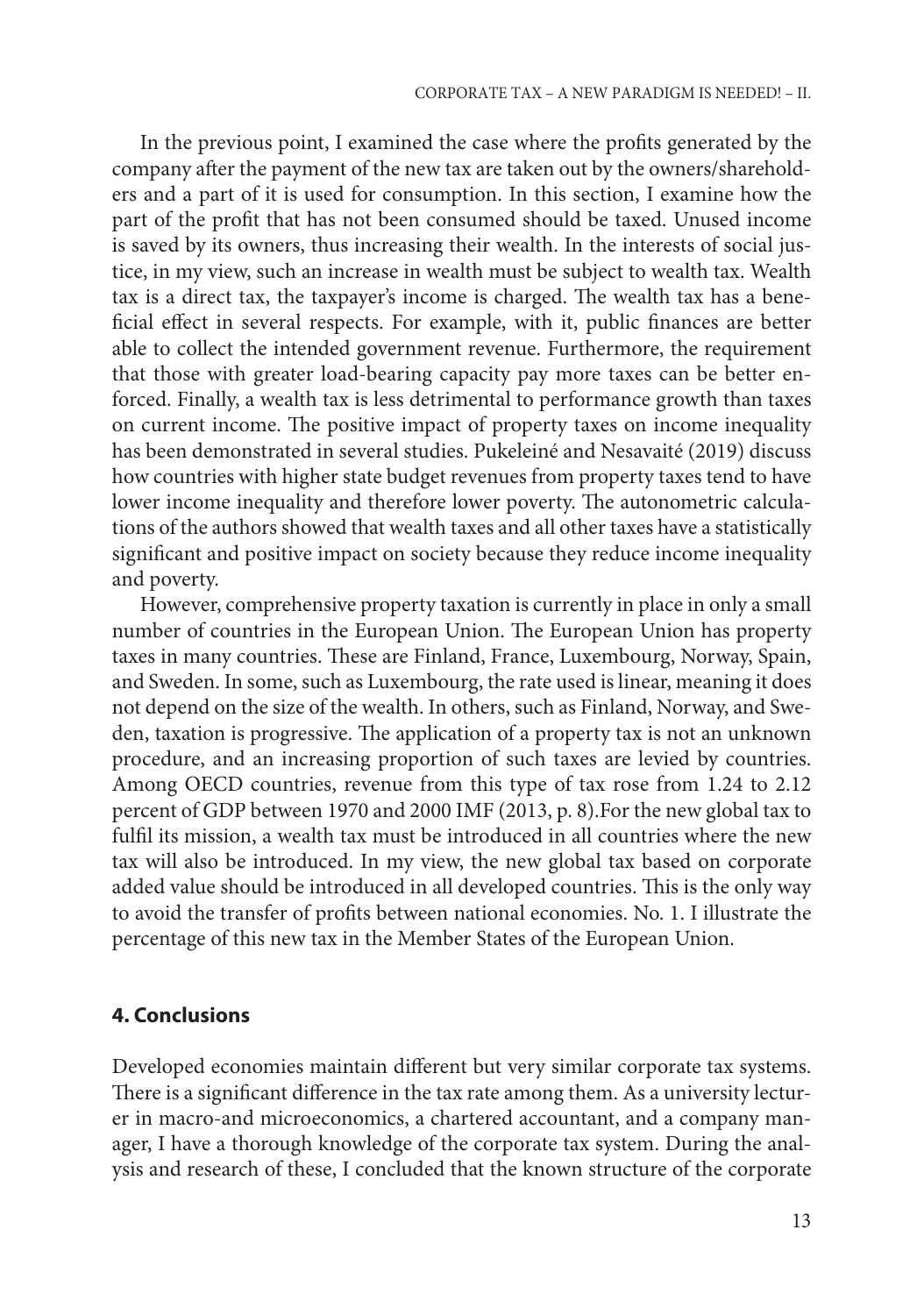tax base and tax is unsustainable; therefore, a new paradigm is needed. Several publications have already raised the possibility of abolishing corporate tax Weichhenrieder (2005), Mankiw (2014); however, no suggestions have been made as to what exactly the corporate tax should be instead. This proposed new type of tax can be incorporated into the tax system of developed economies because I have taken into account the theoretical framework of these tax systems when creating it. The introduction of the proposed new tax would fundamentally change the taxation of companies and the taxation of dividends levied by company owners.

The question arises as to whether this global tax on corporate income should be uniform or differentiated from country to country. However, the answer is not simple. There are arguments in favour of a uniform rate of this tax. Perhaps, the main argument is that a uniform tax per country theoretically provides a kind of competitive neutrality. The concept of the European Union's Community tax policy is, moreover, that a single, simplified, transparent, and economic tax that ensures competitive neutrality should apply. In the EU, external tax sovereignty is in principle not as opposed to the limitation on internal sovereignty that can be demonstrated by the EU Treaties. On the other hand, it can also be seen that a differentiated (in this case: lower) tax rate would correspond to one of the means of catching up with less developed countries. This is because, in the event of the abolition of corporate tax, revenues of different amounts would be missing from the budgets of individual states and the global tax (in the early years of its introduction) must be differentiated to make up for it.

I am confident that, as described in my paper, I have been able to demonstrate that this new tax would allow for fairer taxation and be able to prevent the anomalies that are associated with corporate tax today. However, it should also be seen that the introduction of the proposed new tax would require a significant change in approach from the legislation of the Member States of the European Union. Evidently, decision-makers will need to stretch the old dogmas and take a whole new approach to solve a particular problem.

## **References**

- Blesse, S., Buhlmann, F. and Dörrenberg, P. (2019) 'Do People Really Want a Simple Tax System? Evidence on Preferences Towards Income Tax Simplification', *January 2019, SSRN Electronic Journal*, Available at: DOI: 10.2139/ ssrn.3515915 (Accessed: 5 May 2020)
- Cavelti, U. L., Jaag C. and Rohner T. F. (2019) '*Why Corporate Taxation Means Source Taxation: A Response to the OECD's Actions Against Base Erosion and Profit Shifting', January 2016, SSRN Electronic Journal,* Available at: DOI: 10.2139/ssrn.2773614 (Accessed: 29 May 2020)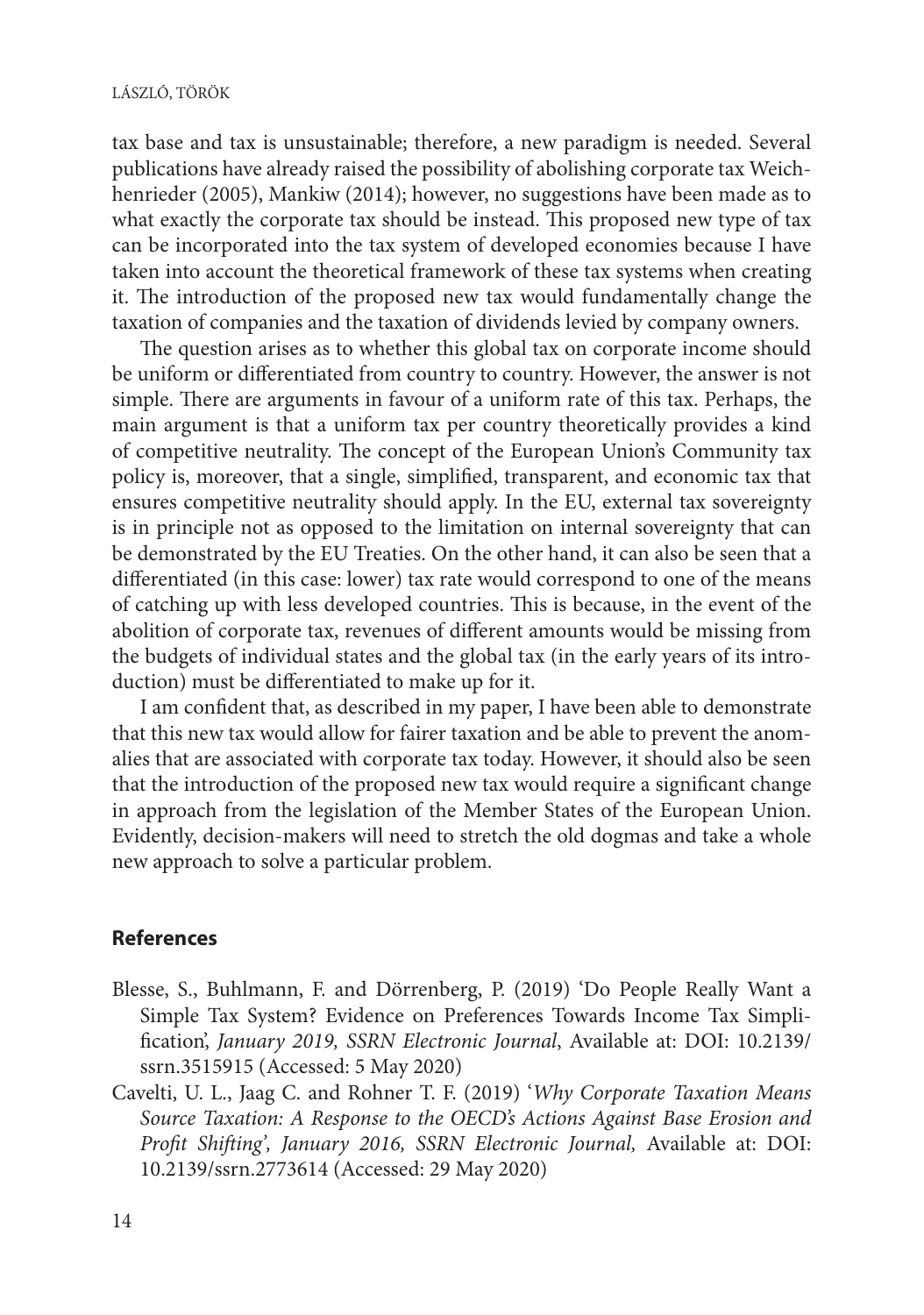- Chelyadina, I. (2019) '*Harmonization of Corporate Tax Base in the EU: An Idea Whose Time Has Come?'* Bruges Political Research Papers / Cahiers de recherche politique de Bruges, No. 76 / April 2019, p 1-44.
- CNBC (2020) "*These European countries are refusing to offer bailouts to companies linked to offshore tax havens",* Available at: https://www.cnbc.com/2020/05/19/ coronavirus-eu-countries-deny-bailouts-to-firms-linked-to-tax-havens.html (Accessed: 8 May 2020)
- Devereux, M. P. and Griffith, R. (2003) 'The Impact of Corporate Taxation on the Location of Capital', A Review, *Economic Analysis and Policy* Volume 33, Issue 2, September 2003, p 275-292. https://doi.org/10.1016/S0313-5926(03)50021-2
- European Commission (2016) "*Anti-tax avoidance directive"*, Available at: https:// ec.europa.eu/taxation\_customs/business/company-tax/anti-tax-avoidance-package/anti-tax-avoidance-directive\_en, (Accessed: 6 May 2020).
- Fuller, C. S. and Santoro R. J. (2016) '*Reassessing the Fair Tax, University of Pittsburgh law review'*. The University of Pittsburgh. School of Law 77(3), DOI: 10.5195/lawreview.2016.406
- Gunnarsson, A., Nerudova, D. and Schratzenstaller M.W. (2019) 'FairTax Intereconomics': *Review of European Economic Policy*, 2019, vol. 54, issue 3, 133- 133. DOI: 10.1007/s10272-019-0809-0
- Kendall, B. (2019) "Justice Department to Open Broad, New Antitrust Review of Big Tech Companies", The Wall Street Journal, Available at: https://www. wsj.com/articles/justice-department-to-open-broad-new-antitrust-review-ofbig-tech-companies-11563914235, (Accessed: 6 May 2020)
- International Monetary Found (2013) "*Taxing Immovable Property Revenue Potential and Implementation Challenges*", IMF Working Paper, Available at: https://www.imf.org/external/pubs/ft/wp/2013/wp13129.pdf, (Accessed: 4 March 2021)
- Institute of World Economics (2014) "*Tax avoidance or tax optimization"*, Available at: https://vilaggazdasagi.blog.hu/2014/11/06/adoelkerules\_vagy\_adooptimalizalas\_a\_vallalati\_jovedelemado\_a\_nemzetkozi\_es\_europai\_vitakban, (Accessed: 30 April 2020).
- Kendal, B. (2019) "*Justice Department to Open Broad*" New Antitrust Review of Big Tech Companies, The Wall Street Journal, Available at: www.wsj.com/articles/justice-department-to-open-broad-new-antitrust-review-of-big-techcompanies-11563914235?mod=hp\_lead\_pos1&, (Accessed: 08 July 2020).
- Kenny, L. and Winer, S. L. (2006) *'*Tax Systems in the World: An Empirical Investigation into the Importance of Tax Bases, Administration Costs, Scale and Political Regime'*, International Tax and Public Finance* 13(2):p 181-215, DOI: 10.1007/s10797-006-3564-7
- Kirchler E., Hoelz, E. and Wahl, I. (2007) 'Enforced versus voluntary tax compliance: The "slippery slope" framework', *Journal of Economic Psychology*, 2, p 210-225. https://doi.org/10.1016/j.joep.2007.05.004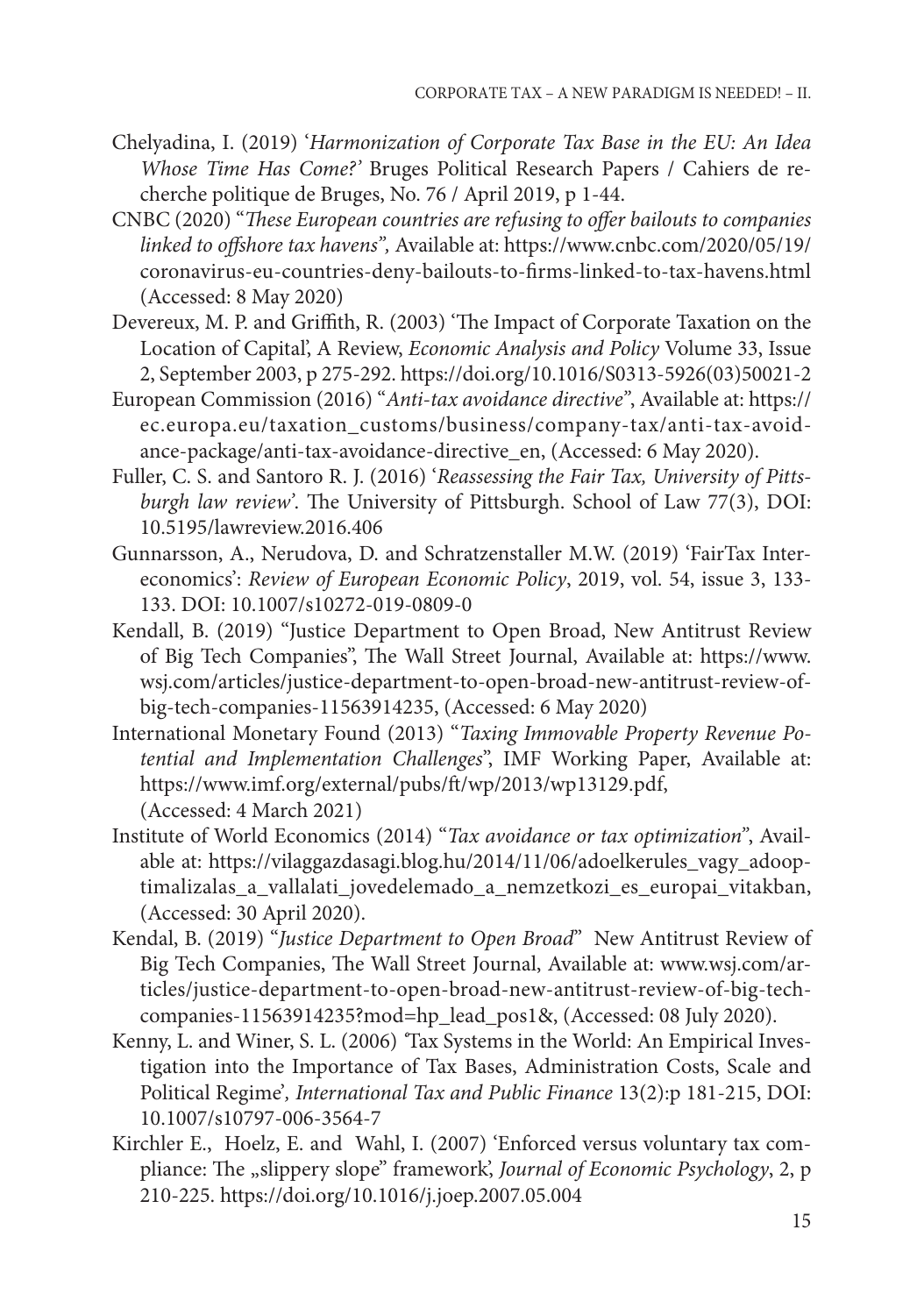- Kong-Pin, C., and C.Y. Cyrus, C. (2005) '*Internal Control versus External Manipulation: A Model of Corporate Income Tax Evasion' March 2005*, *The RAND Journal of Economics* 36(1):151-164, DOI: 10.2139/ssrn.353860,
- KSH (2010) "*Taxation in the European Union"*, Available at: http://www.ksh.hu/ docs/hun/xftp/gyor/jel/jel31007.pdf, (Accessed: 06 July 2020).
- Lampreave P, (2011) 'Fiscal Competitiveness Versus Harmful Tax Competition in the European Union', *Bulletin for international taxation, – Amsterdam* – Vol. 65 (2011), no. 6; 17 p, https://doi.org/10.2139/ssrn.1932257
- Mankiw, N. G. (2014) "*One Way to Fix the Corporate Tax: Repeal It",* Available at: https://www.nytimes.com/2014/08/24/upshot/one-way-to-fix-the-corporatetax-repeal-it.html, (Accessed: 02 Aug 2020).
- OECD (2015) "*Tax Administration (2015), Comparative Information on OECD and Other Advanced and Emerging Economies",* OECD, Publishing, Available at: https://doi.org/10.1787/23077727 (Accessed: 05 March 2021)
- Pukeleiné, V. and Nesavaité, G. (2019) 'The Impact of the Wealth Taxes on Income Inequality and Poverty in OECD Countries*', Finance and Financial Economics*, No. 13.1 (2019), DOI: https://doi.org/10.7220/AESR.2335.8742.2019.13.1.1.5
- Schanz, D. and Schanz, S. (2011) 'Neutral Income Tax Systems', *Business Taxation and Financial Decisions,* p 159-213, DOI: 10.1007/978-3-642-03284-4\_5
- Skačkauskienė, I. (2010) '*Tax system evaluation model'*, 6 th International Scientific Conference, May 13–14, 2010, Vilnius, Lithuania, Selected papers. Vilnius, DOI: 10.3846/bm.2010.095
- Sorrensen, P. B. (2007) 'Can Capital Income Taxes Survive? And Should They?*' CESifo Economic Studies,* Volume 53, Issue 2, June 2007, p 172–228, https:// doi.org/10.1093/cesifo/ifm010
- Tax Fundation (2019) "International tax competitiveness Index", Available at: https://files.taxfoundation.org/20190930115625/2019- International-Tax-Competitiveness-Index.pdf, (Accessed: 30 June 2020)
- Tax Justice Network (2020) "The axis of tax avoidance, Time for the EU to close Europe's tax havens*",* Available at: https://www.taxjustice.net/wp-content/uploads/2020/04/The-axis-of-tax-avoidance\_Tax-Justice Network\_April-2020-1. pdf Network\_April-2020-1.pdf (Accessed: 1 November 2020)
- Taylor, H. (2014) '*How Apple managed to pay a 0.005 percent tax rate in 2014'*, Available at: www.cnbc.com/2016/08/30/how-apples-irish-subsidiaries-paida-0005-percent-tax-rate-in-2014.html, (Accessed: 21 June 2020).
- Torslov, T. R., Wier, L. S. and Zucman, G. (2018) '*The missing profits of nations'*, Working Paper 24701, Available at: http://www.nber.org/papers/w24701, https://doi.org/10.3386/w24701, (Accessed: 5 November 2020)